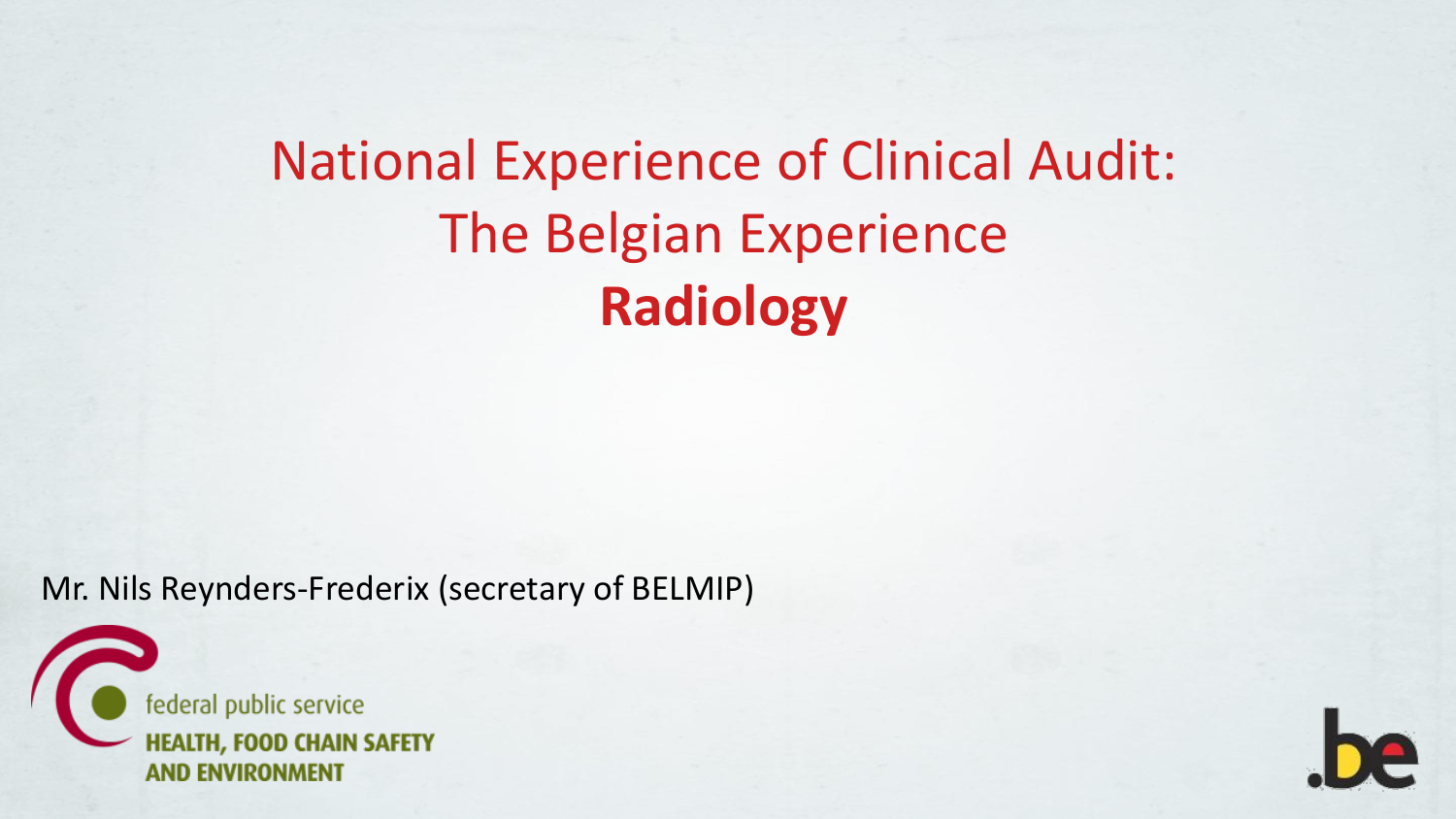# Promoting quality improvement in radiology

- Providing high-quality health care is multidisciplinary
- Quality criteria must be established by a multidisciplinary group of experts

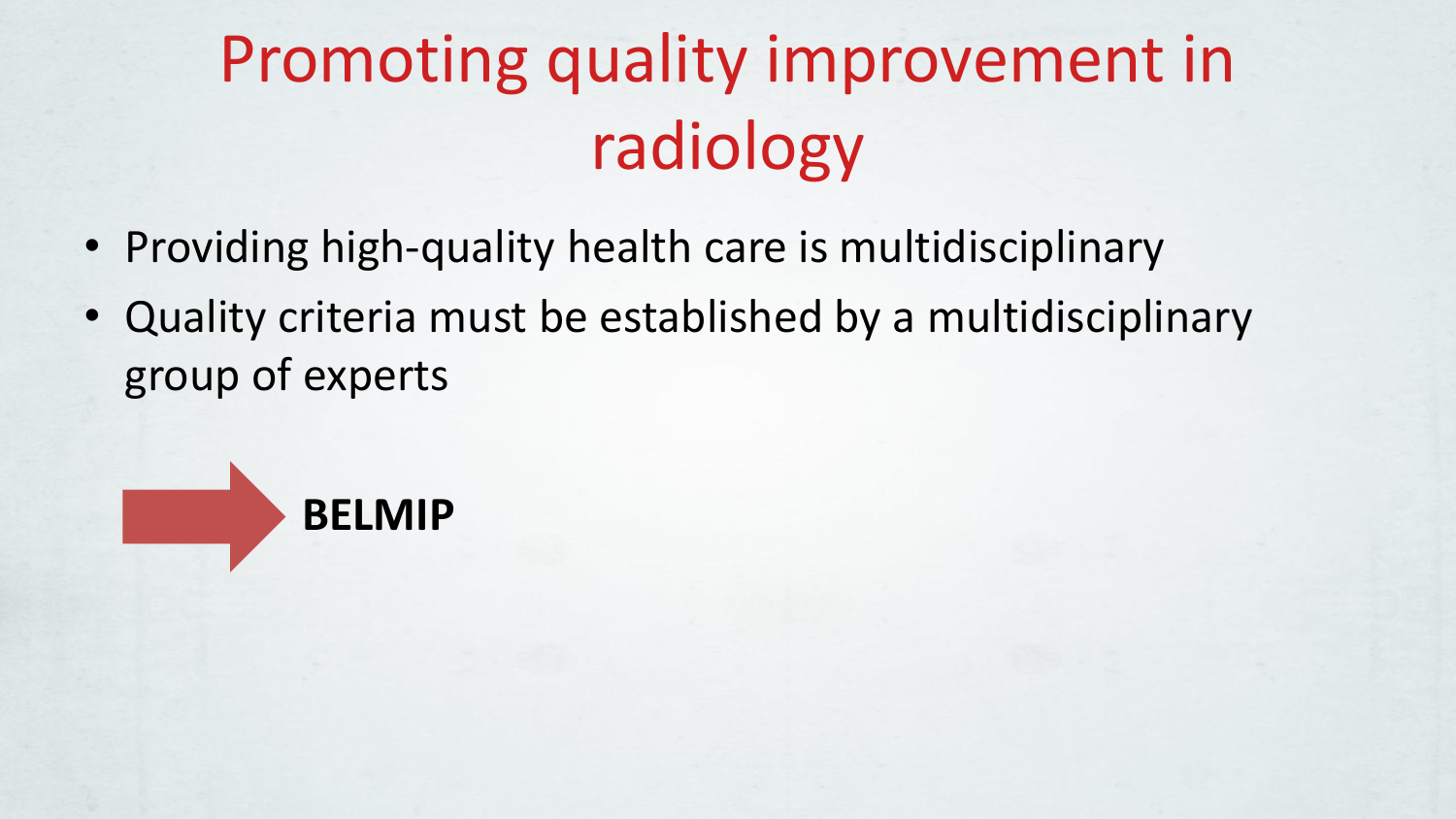## BELMIP

- **Bel**gian **M**edical **I**maging **P**latform
- Founded in 2010
- Promotes good use of medical imaging:
	- optimize the prescription of medical imaging and prevent unnecessary examinations
	- create and stimulate 'awareness'  $\rightarrow$  sector and general public
	- **help the healthcare sector to optimize the quality of examinations**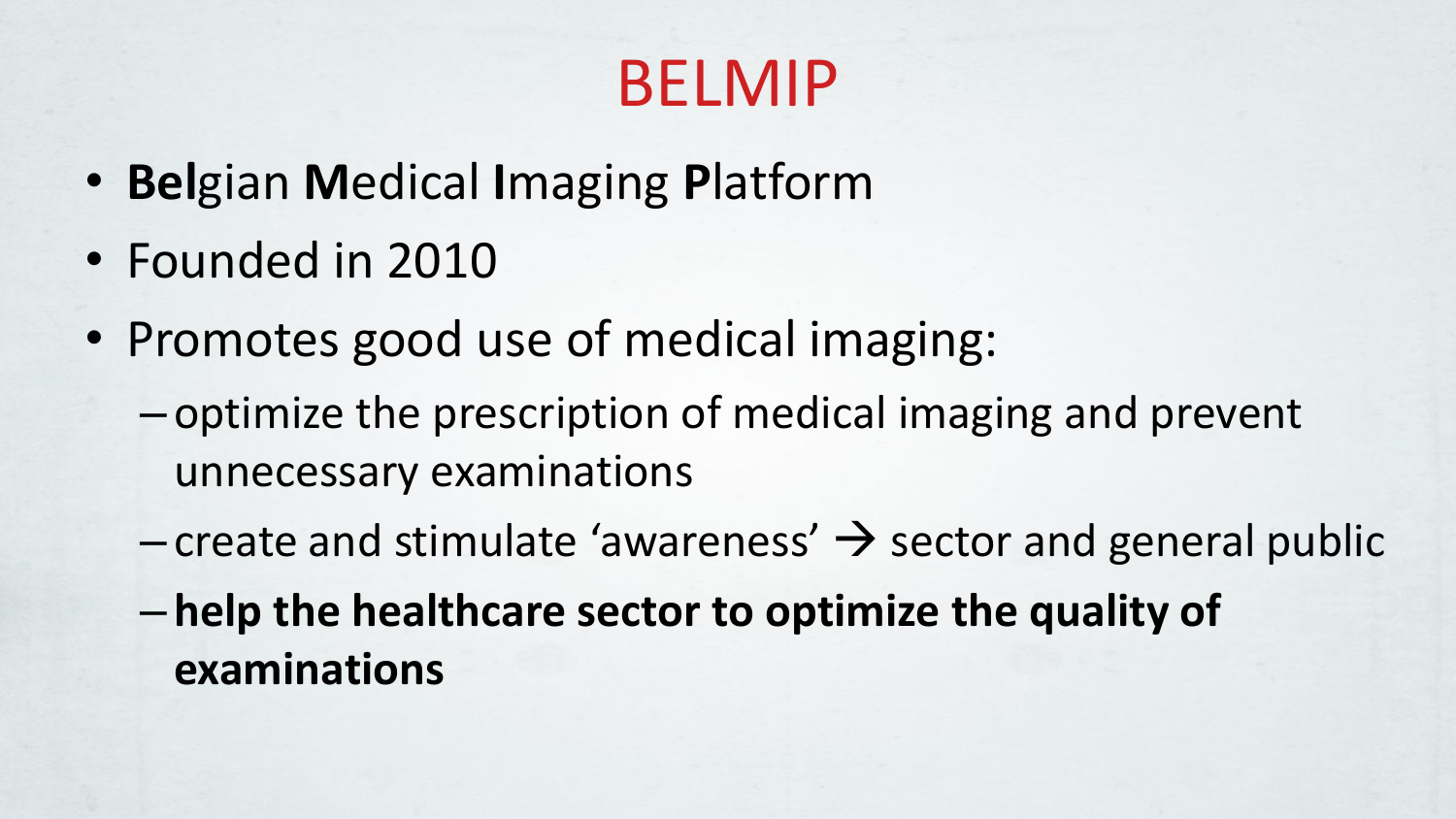# BELMIP

- Platform consisting of:
	- **Federal Public Service Public Health**
	- **National Institute for Health and Disability Insurance**
	- **Federal Agency for Nuclear Control**
	- Radiologists and nuclear physicians (BSR and BELNUC)
	- Radiographers (VMBV, APIM and colleges of higher education)
	- Medical physicists
	- Several hospitals
	- Competent authorities at regional level
	- General practitioners
	- Dentists

– …

- Belgian Supreme Health Council
- Belgian Health Care Knowledge Centre

**Stakeholders involved in Belgian manual for clinical audit in radiology**

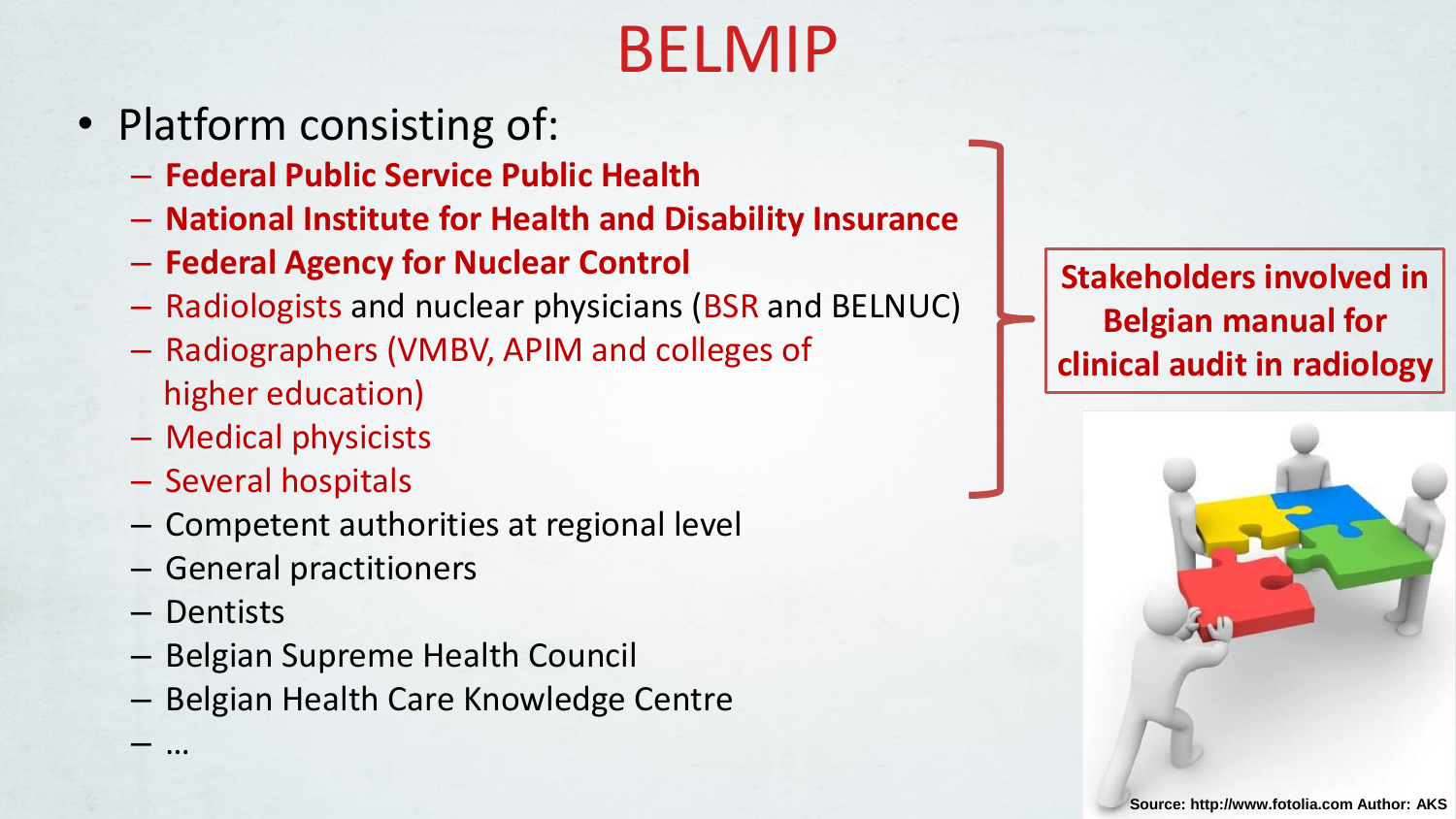#### Clinical audit

- Which quality criteria?
	- user-friendly and relevant
	- easy to check
	- developed in consultation with experts
	- with different levels (levels A, B and C)
	- taking into account current legislation
- Process:
	- inspired by the "QUAADRIL" handbook
	- input from BELMIP (22 meetings)
		- $\rightarrow$  B-QUAADRIL

#### **B-QUAADRIL**



2019

Belgisch handboek voor klinische audits in de medische beeldvorming

Opgesteld door het Belgian Medical Imaging Platform en gebaseerd op kwaliteitscriteria van het International Atomic Energy Agency.

juli 2019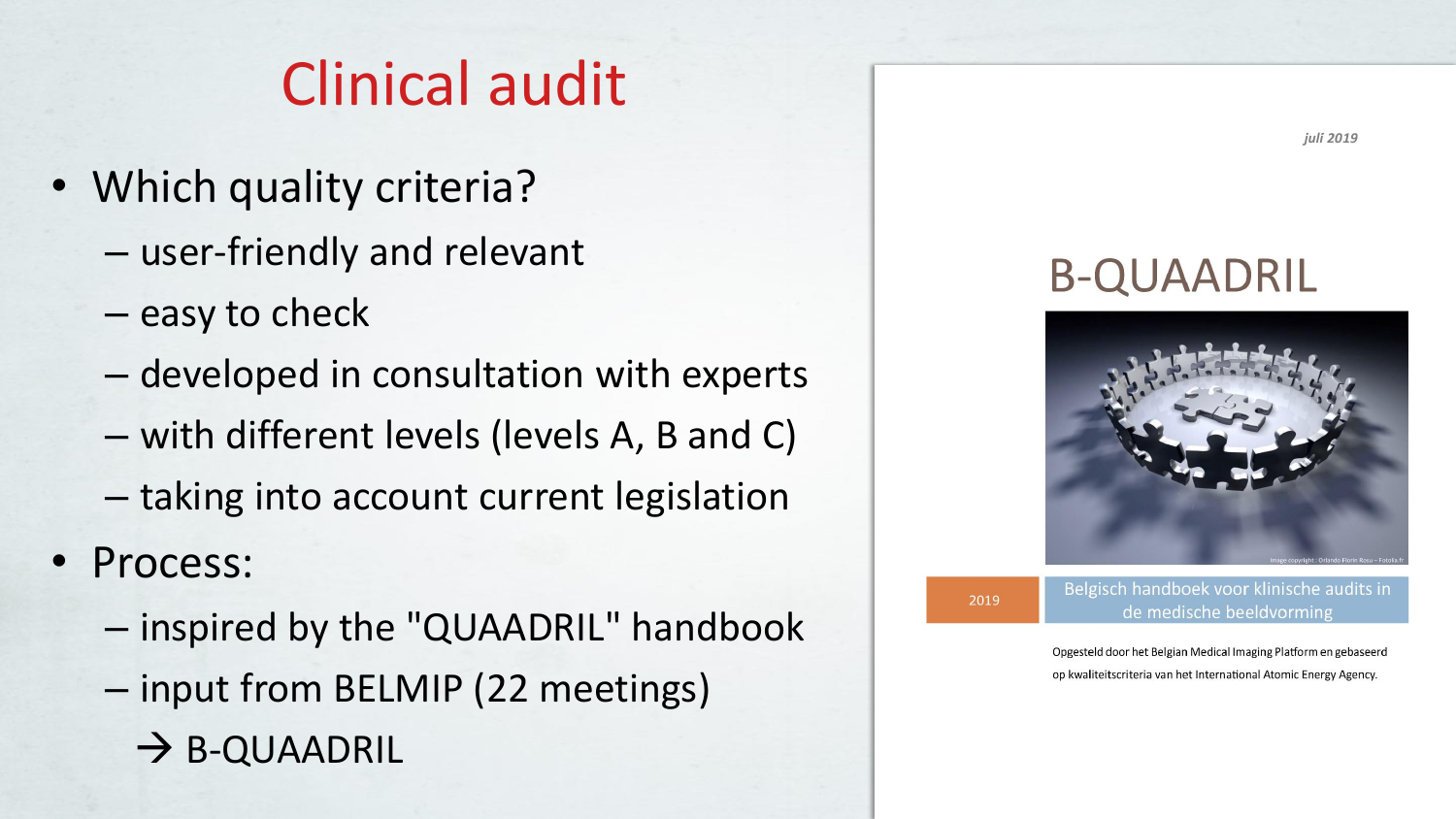

**required** by legislation, or considered essential failure to achieve an "A" standard is considered serious and requires urgent corrective action

**A**

**e.g.: acceptance test for devices using radiation**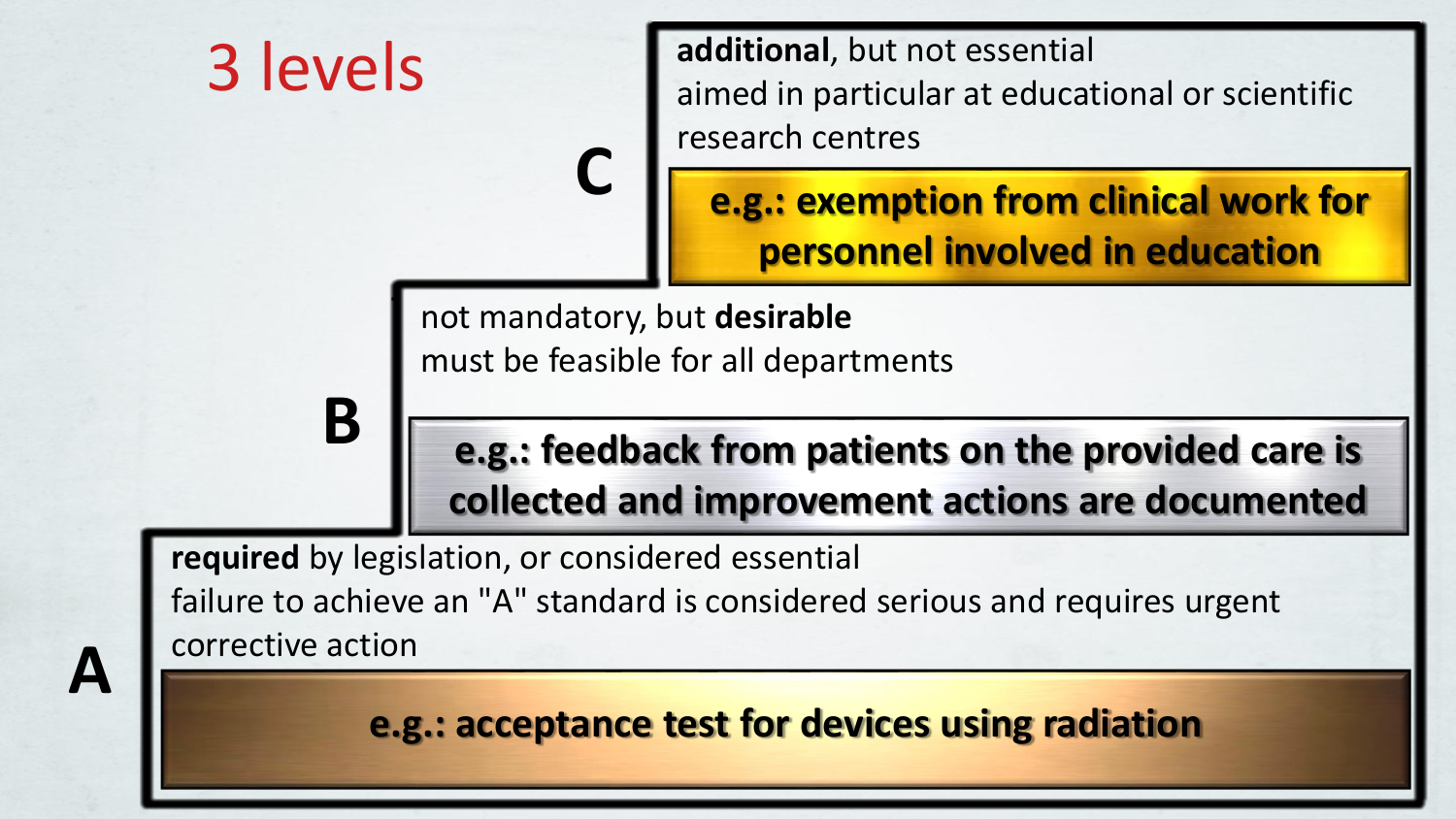# B-QUAADRIL

- 1 clinical audit manual for:
	- **radiology departments &**
	- **other departments that use X-rays for medical imaging** (e.g. the operating theatre)
		- → **specific practical recommendations** for non-radiology departments
		- → **no separate quality criteria** for radiology & non-radiology departments
- Evaluation:
	- Attained: The quality criterion is fully met. It is available, implemented and adequate
	- To be improved: The quality criterion is not fully met
	- Not attained: The requested item is not available, is not being exported or is inadequate
	- Not applicable: **This quality criterion does not apply to our department With motivation** (e.g. because a modality is not available)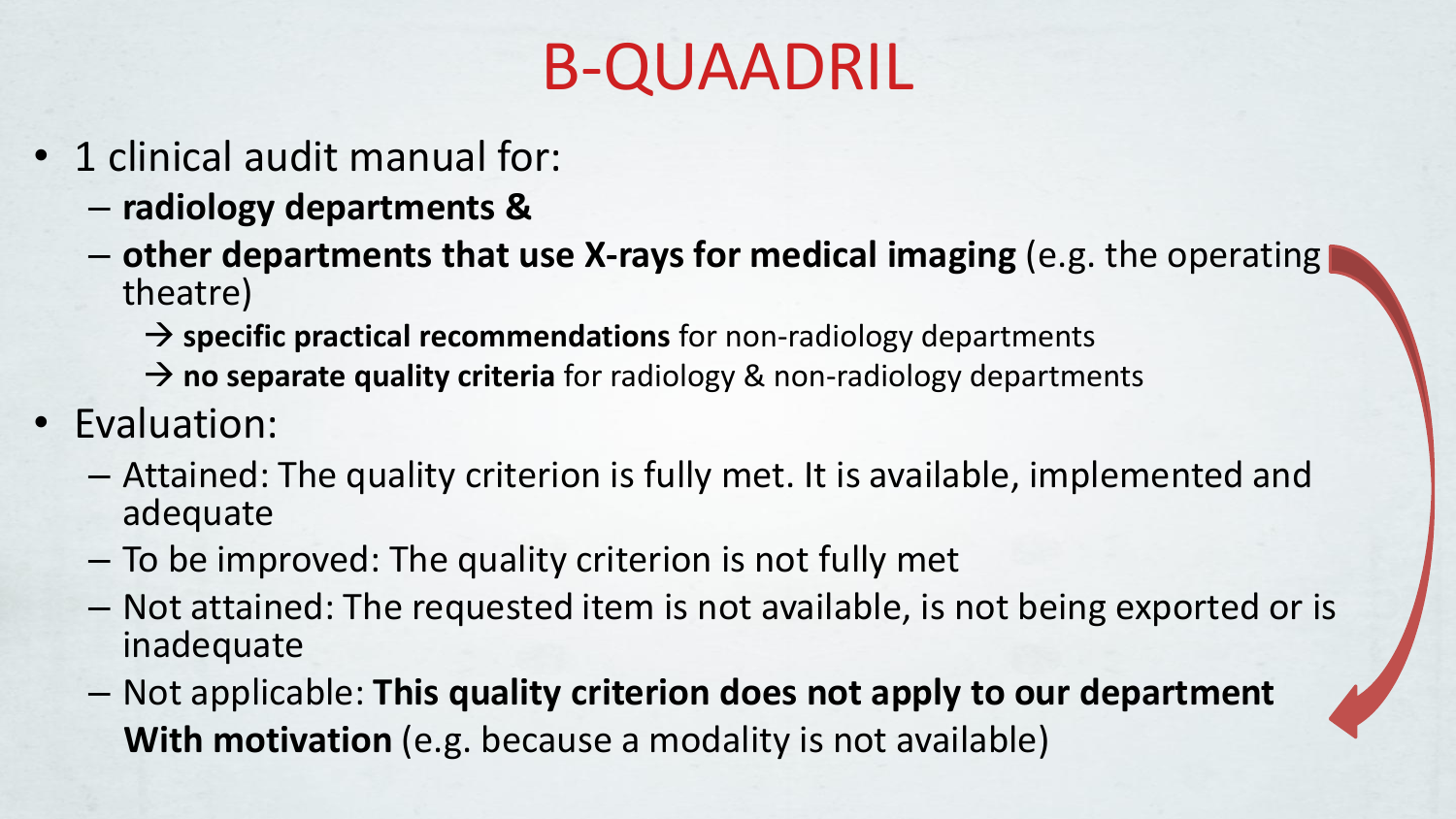# Example

#### **A shared operating theatre**

| <b>Criteria relating to:</b> | All orthopaedic surgeons<br>on a hospital campus | All vascular surgeons on a<br>hospital campus |
|------------------------------|--------------------------------------------------|-----------------------------------------------|
| <b>Staff</b>                 | X                                                | X                                             |
| Information to the patient   | X                                                | X                                             |
| Preparation and care         | X                                                | X                                             |
| <b>Patient safety</b>        | X                                                |                                               |
| Equipment                    |                                                  |                                               |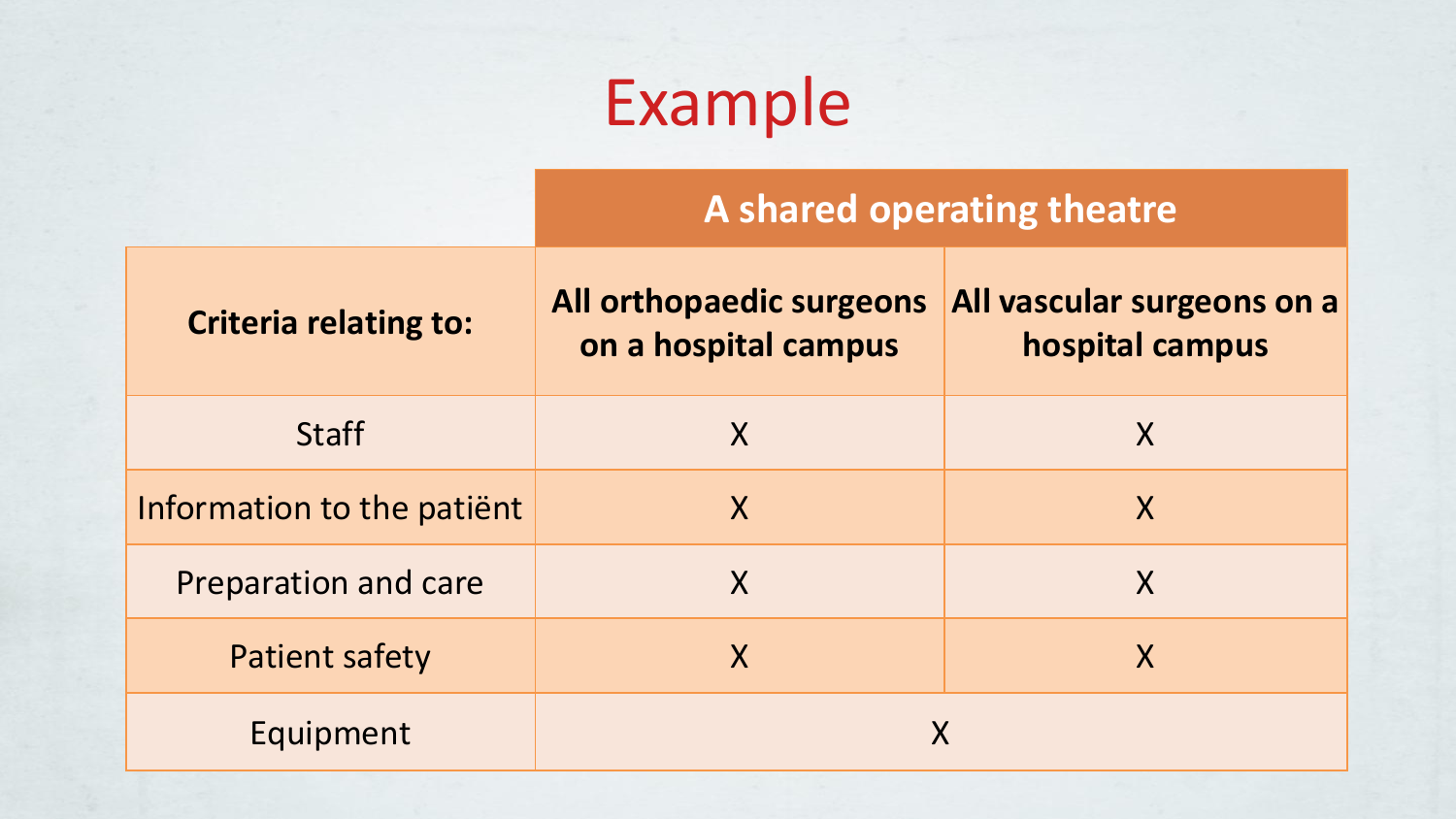#### Status of clinical audits in radiology in Belgium

|                                                                         | <b>Different phases</b>        |                                                                              |                                                      |
|-------------------------------------------------------------------------|--------------------------------|------------------------------------------------------------------------------|------------------------------------------------------|
|                                                                         | Self-assessment                |                                                                              | Internal clinical audit   External clinical audit    |
| <b>Level</b>                                                            | Department                     | Hospital                                                                     | Nationwide                                           |
| Who carries out?                                                        | Personnel of the<br>department | <b>Auditors from other</b><br>departments within the<br>hospital/institution | <b>Auditors from other</b><br>hospitals/institutions |
| <b>Result</b>                                                           | Self-assessment report         | Internal audit report                                                        | <b>External audit report</b>                         |
| $Id$ ontify aroas for improvement $\rightarrow$ Actions for improvement |                                |                                                                              |                                                      |

**Identify areas for improvement** → **Actions for improvement**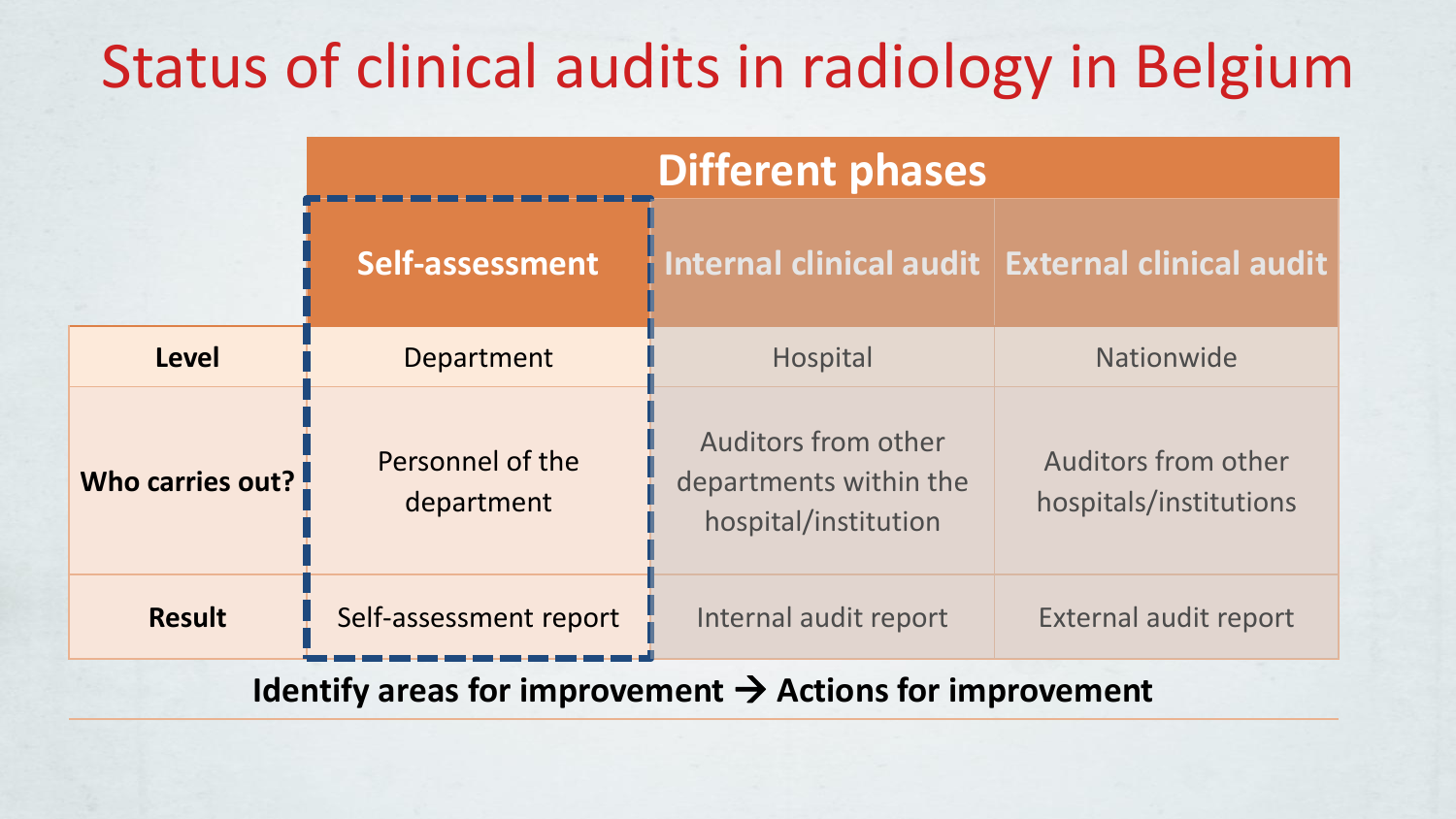# Challenges

- Clinical audits are **useful**, but they involve a **significant increase in workload.**  Especially external audits
- The sector would like financial incentives, but the public authorities have **no insight into**:
	- the **percentage of departments that** have already **carried out the self-assessment**
	- **impact** of clinical audits on quality of care
- Clinical audit ≠ accreditation
	- **no external body with an insight into results**
- If there had been good **data and indicators**, pay for performance might have been possible
- Clinical auditing is mandatory for all departments indicated by the FANC → **it involves many departments**
- How to promote a **culture of quality improvement**?
- The audit criteria were drawn up **by volunteers**
	- frequency B-QUAADRIL manual updates?